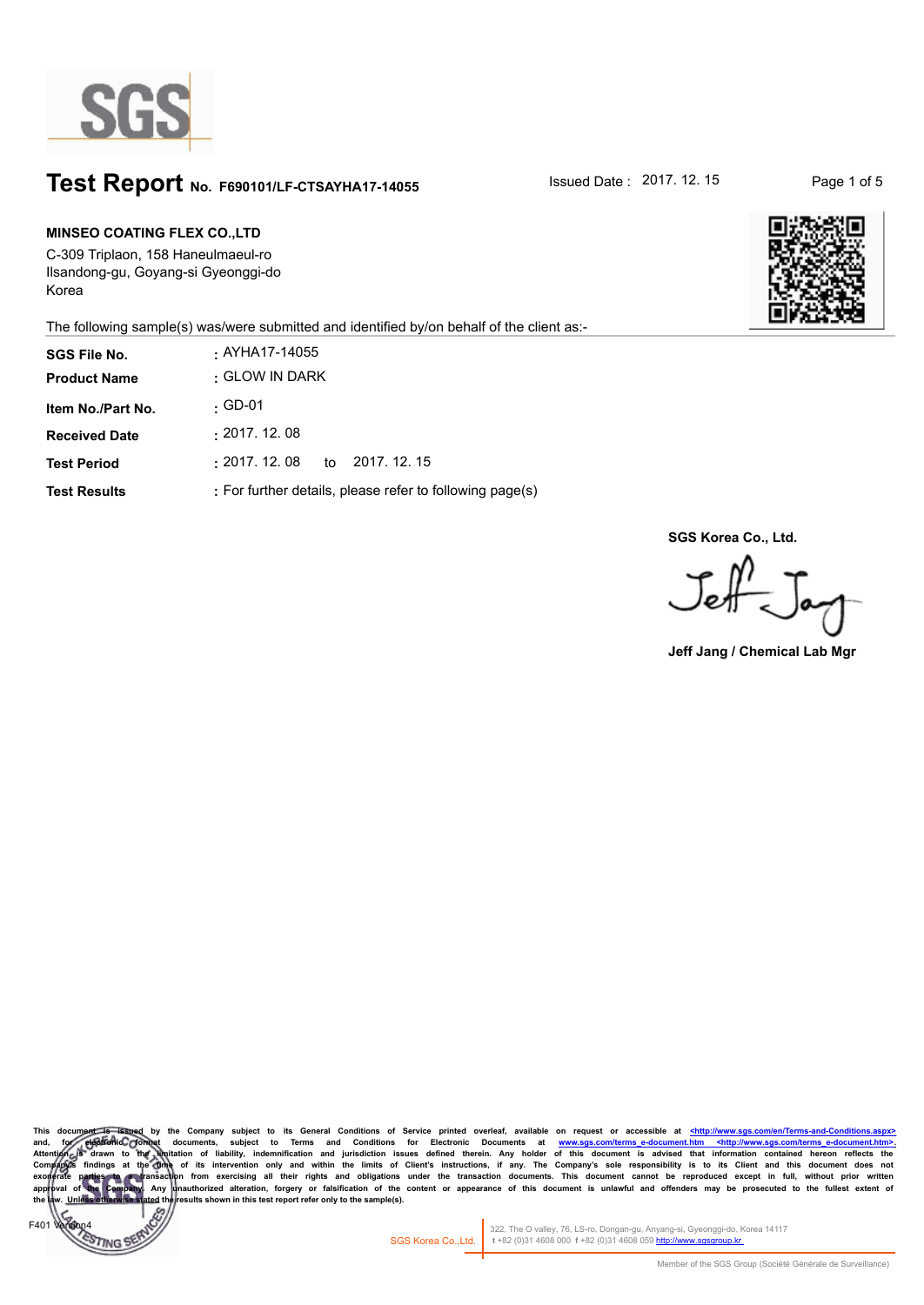

# **Test Report** No. F690101/LF-CTSAYHA17-14055 **ISSued Date : 2017. 12. 15** Page 2 of 5

| Sample No.                | : AYHA17-14055.001 |
|---------------------------|--------------------|
| <b>Sample Description</b> | . GLOW IN DARK     |
| Item No./Part No.         | $\cdot$ GD-01      |
| <b>Materials</b>          | • N/A              |

#### **Heavy Metals**

| <b>Test Items</b>            | Unit  | <b>Test Method</b>                                                                                                                                                                                          | <b>MDL</b>     | <b>Results</b> |
|------------------------------|-------|-------------------------------------------------------------------------------------------------------------------------------------------------------------------------------------------------------------|----------------|----------------|
| Cadmium (Cd)                 | mg/kg | With reference to IEC 62321-5:2013<br>(Determination of Cadmium by ICP-OES)                                                                                                                                 | 0.5            | N.D.           |
| Lead (Pb)                    | mg/kg | With reference to IEC 62321-5:2013<br>(Determination of Lead by ICP-OES)                                                                                                                                    | 5              | N.D.           |
| Mercury (Hg)                 | mg/kg | With reference to IEC 62321-4:2013<br>(Determination of Mercury by ICP-OES)                                                                                                                                 | $\overline{c}$ | N.D.           |
| Hexavalent Chromium (Cr VI)* | mg/kg | With reference to IEC 62321-7-2:2017,<br>determination of Hexavalent Chromium by<br>Colorimetric Method using UV-Vis and/or with<br>reference to IEC 62321-5:2013, determination of<br>Chromium by ICP-OES. | 8              | N.D.           |

#### **Flame Retardants-PBBs/PBDEs**

| <b>Test Items</b>       | Unit  | <b>Test Method</b>                                                               | <b>MDL</b> | <b>Results</b> |
|-------------------------|-------|----------------------------------------------------------------------------------|------------|----------------|
| Monobromobiphenyl       | mg/kg | With reference to IEC 62321-6:2015<br>(Determination of PBBs and PBDEs by GC-MS) | 5          | N.D.           |
| Dibromobiphenyl         | mg/kg | With reference to IEC 62321-6:2015<br>(Determination of PBBs and PBDEs by GC-MS) | 5          | N.D.           |
| Tribromobiphenyl        | mg/kg | With reference to IEC 62321-6:2015<br>(Determination of PBBs and PBDEs by GC-MS) | 5          | N.D.           |
| Tetrabromobiphenyl      | mg/kg | With reference to IEC 62321-6:2015<br>(Determination of PBBs and PBDEs by GC-MS) | 5          | N.D.           |
| Pentabromobiphenyl      | mg/kg | With reference to IEC 62321-6:2015<br>(Determination of PBBs and PBDEs by GC-MS) | 5          | N.D.           |
| Hexabromobiphenyl       | mg/kg | With reference to IEC 62321-6:2015<br>(Determination of PBBs and PBDEs by GC-MS) | 5          | N.D.           |
| Heptabromobiphenyl      | mg/kg | With reference to IEC 62321-6:2015<br>(Determination of PBBs and PBDEs by GC-MS) | 5          | N.D.           |
| Octabromobiphenyl       | mg/kg | With reference to IEC 62321-6:2015<br>(Determination of PBBs and PBDEs by GC-MS) | 5          | N.D.           |
| Nonabromobiphenyl       | mg/kg | With reference to IEC 62321-6:2015<br>(Determination of PBBs and PBDEs by GC-MS) | 5          | N.D.           |
| Decabromobiphenyl       | mg/kg | With reference to IEC 62321-6:2015<br>(Determination of PBBs and PBDEs by GC-MS) | 5          | N.D.           |
| Monobromodiphenyl ether | mg/kg | With reference to IEC 62321-6:2015<br>(Determination of PBBs and PBDEs by GC-MS) | 5          | N.D.           |
| Dibromodiphenyl ether   | mg/kg | With reference to IEC 62321-6:2015<br>(Determination of PBBs and PBDEs by GC-MS) | 5          | N.D.           |

**This document is issued by the Company subject to its General Conditions of Service printed overleaf, available on request or accessible at <http://www.sgs.com/en/Terms-and-Conditions.aspx>** and, for electronic format documents, subject to Terms and Conditions for Electronic Documents at <u>www.sgs.com/terms-e-document.htm <http://www.sgs.com/terms-e-document.htm>.</u><br>Attention is drawn to the limitation of liabil Company's findings at the time of its intervention only and within the limits of Client's instructions, if any. The Company's sole responsibility is to its Client and this document does not<br>exonerate parties to a transacti **the law. Unless otherwise stated the results shown in this test report refer only to the sample(s).**

322, The O valley, 76, LS-ro, Dongan-gu, Anyang-si, Gyeonggi-do, Korea 14117 SGS Korea Co.,Ltd. **t** +82 (0)31 4608 000 **f** +82 (0)31 4608 059 http://www.sgsgroup.kr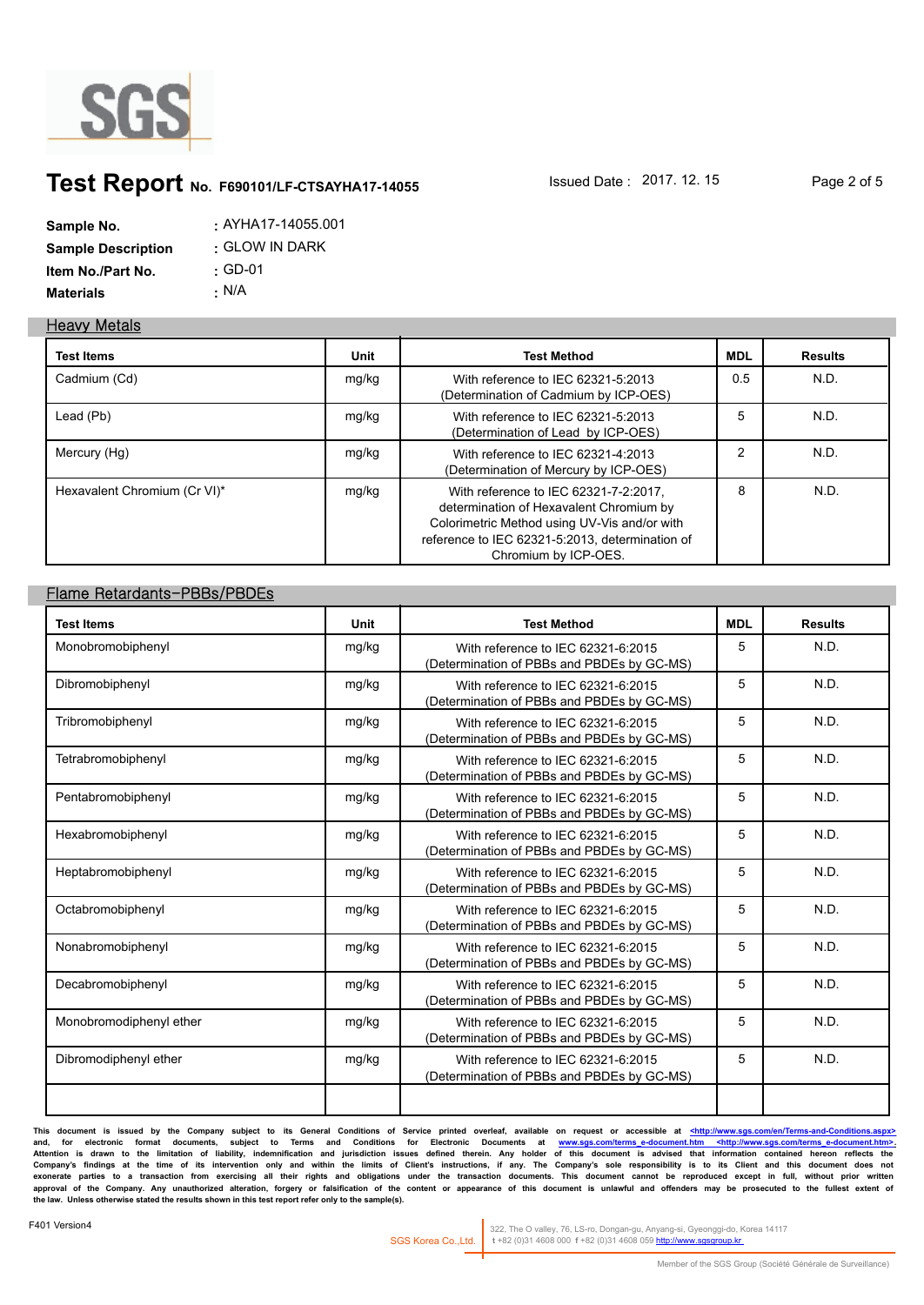

### **Test Report** No. F690101/LF-CTSAYHA17-14055 **Issued Date : 2017. 12. 15** Page 3 of 5

| Sample No.                | : AYHA17-14055.001 |
|---------------------------|--------------------|
| <b>Sample Description</b> | . GLOW IN DARK     |
| <b>Item No./Part No.</b>  | $\cdot$ GD-01      |
| <b>Materials</b>          | : N/A              |

#### **Flame Retardants-PBBs/PBDEs**

| <b>Test Items</b><br>Tribromodiphenyl ether | Unit<br>mg/kg | Test Method<br>With reference to IEC 62321-6:2015<br>(Determination of PBBs and PBDEs by GC-MS) | MDL<br>5 | <b>Results</b><br>N.D. |
|---------------------------------------------|---------------|-------------------------------------------------------------------------------------------------|----------|------------------------|
| Tetrabromodiphenyl ether                    | mg/kg         | With reference to IEC 62321-6:2015<br>(Determination of PBBs and PBDEs by GC-MS)                | 5        | N.D.                   |
| Pentabromodiphenyl ether                    | mg/kg         | With reference to IEC 62321-6:2015<br>(Determination of PBBs and PBDEs by GC-MS)                | 5        | N.D.                   |
| Hexabromodiphenyl ether                     | mg/kg         | With reference to IEC 62321-6:2015<br>(Determination of PBBs and PBDEs by GC-MS)                | 5        | N.D.                   |
| Heptabromodiphenyl ether                    | mg/kg         | With reference to IEC 62321-6:2015<br>(Determination of PBBs and PBDEs by GC-MS)                | 5        | N.D.                   |
| Octabromodiphenyl ether                     | mg/kg         | With reference to IEC 62321-6:2015<br>(Determination of PBBs and PBDEs by GC-MS)                | 5        | N.D.                   |
| Nonabromodiphenyl ether                     | mg/kg         | With reference to IEC 62321-6:2015<br>(Determination of PBBs and PBDEs by GC-MS)                | 5        | N.D.                   |
| Decabromodiphenyl ether                     | mg/kg         | With reference to IEC 62321-6:2015<br>(Determination of PBBs and PBDEs by GC-MS)                | 5        | N.D.                   |

#### **Phthalates**

| <b>Test Items</b>                  | Unit  | <b>Test Method</b>                 | MDL | <b>Results</b> |
|------------------------------------|-------|------------------------------------|-----|----------------|
| Di-butyl phthalate (DBP)           | mg/kg | With reference to EPA 8061A, GC/MS | 50  | N.D.           |
| Benzyl butyl phthalate (BBP)       | mg/kg | With reference to EPA 8061A, GC/MS | 50  | N.D.           |
| Di-(2-ethylhexyl) phthalate (DEHP) | mg/kg | With reference to EPA 8061A, GC/MS | 50  | N.D.           |
| Di-isodecyl phthalate (DIDP)       | mg/kg | With reference to EPA 8061A, GC/MS | 50  | N.D.           |
| Di-isononyl phthalate (DINP)       | mg/kg | With reference to EPA 8061A, GC/MS | 50  | N.D.           |
| Di-n-octyl phthalate (DNOP)        | mg/kg | With reference to EPA 8061A, GC/MS | 50  | N.D.           |

#### **Dimethyl fumarate**

| Test Items        | Unit  | <b>Test Method</b>                         | <b>MDL</b> | <b>Results</b> |
|-------------------|-------|--------------------------------------------|------------|----------------|
| Dimethyl fumarate | mg/kg | With reference to ISO/TS 16186:2012, GC/MS | ∪. ı       | N.D.           |

#### **Polymer Identification**

| <b>Test Items</b> | Unit | <b>Test Method</b> | <b>MDL</b> | <b>Results</b> |
|-------------------|------|--------------------|------------|----------------|
| <b>PVC</b>        | **   | FT-IR              |            | Negative       |

**This document is issued by the Company subject to its General Conditions of Service printed overleaf, available on request or accessible at <http://www.sgs.com/en/Terms-and-Conditions.aspx>** and, for electronic format documents, subject to Terms and Conditions for Electronic Documents at <u>www.sgs.com/terms-e-document.htm <http://www.sgs.com/terms-e-document.htm>.</u><br>Attention is drawn to the limitation of liabil Company's findings at the time of its intervention only and within the limits of Client's instructions, if any. The Company's sole responsibility is to its Client and this document does not<br>exonerate parties to a transacti **the law. Unless otherwise stated the results shown in this test report refer only to the sample(s).**

322, The O valley, 76, LS-ro, Dongan-gu, Anyang-si, Gyeonggi-do, Korea 14117 SGS Korea Co.,Ltd. **t** +82 (0)31 4608 000 **f** +82 (0)31 4608 059 http://www.sgsgroup.kr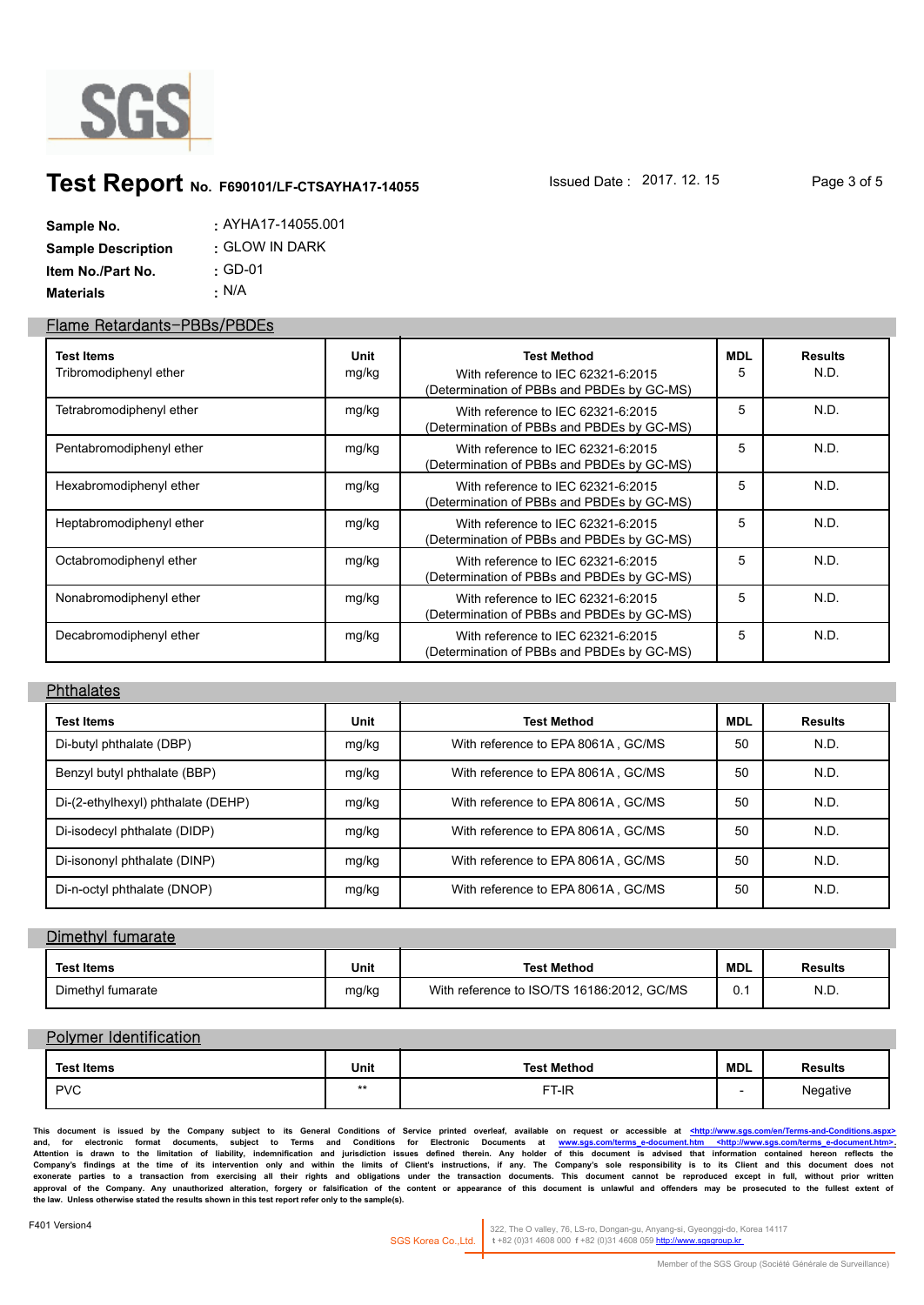

### **Test Report** No. F690101/LF-CTSAYHA17-14055 **Issued Date : 2017. 12. 15** Page 4 of 5

| Sample No.                | : AYHA17-14055.001 |
|---------------------------|--------------------|
| <b>Sample Description</b> | : GLOW IN DARK     |
| Item No./Part No.         | $\cdot$ GD-01      |
| Materials                 | $\cdot$ N/A        |

#### **Other(s)**

| <b>Test Items</b> | Unit  | <b>Test Method</b>      | <b>MDL</b> | <b>Results</b> |
|-------------------|-------|-------------------------|------------|----------------|
| Formaldehyde      | mg/kg | <b>HPLC</b><br>EPA8315A | . .<br>ີ   | 22.9           |

(1) N.D. = Not detected.(<MDL) NOTE:

 $(2)$  mg/kg = ppm

(3) MDL = Method Detection Limit

 $(4) -$  = No regulation

(5) Negative = Undetectable / Positive = Detectable

(6) \*\* = Qualitative analysis (No Unit)

- $(7)$  \* = a. The result of Hexavalent Chromium (Cr(VI)) is "ND" as the result of Chromium (Cr) is "ND", and confirmation test of Hexavalent Chromium (Cr(VI)) is not required.
	- b. If the Chromium (Cr) content is greater than the MDL of of Hexavalent Chromium (Cr(VI)), confirmation test of Hexavalent Chromium (Cr(VI)) is required.



This document is issued by the Company subject to its General Conditions of Service printed overleaf, available on request or accessible at <u><http://www.sgs.com/terms-and-Co</u><br>and, for electronic format documents, subject t and, for electronic format documents, subject to Terms and Conditions for Electronic Documents at <u>www.sgs.com/terms-e-document.htm <http://www.sgs.com/terms-e-document.htm>.</u><br>Attention is drawn to the limitation of liabil Company's findings at the time of its intervention only and within the limits of Client's instructions, if any. The Company's sole responsibility is to its Client and this document does not<br>exonerate parties to a transacti **the law. Unless otherwise stated the results shown in this test report refer only to the sample(s).**

322, The O valley, 76, LS-ro, Dongan-gu, Anyang-si, Gyeonggi-do, Korea 14117 SGS Korea Co.,Ltd. **t** +82 (0)31 4608 000 **f** +82 (0)31 4608 059 http://www.sgsgroup.kr